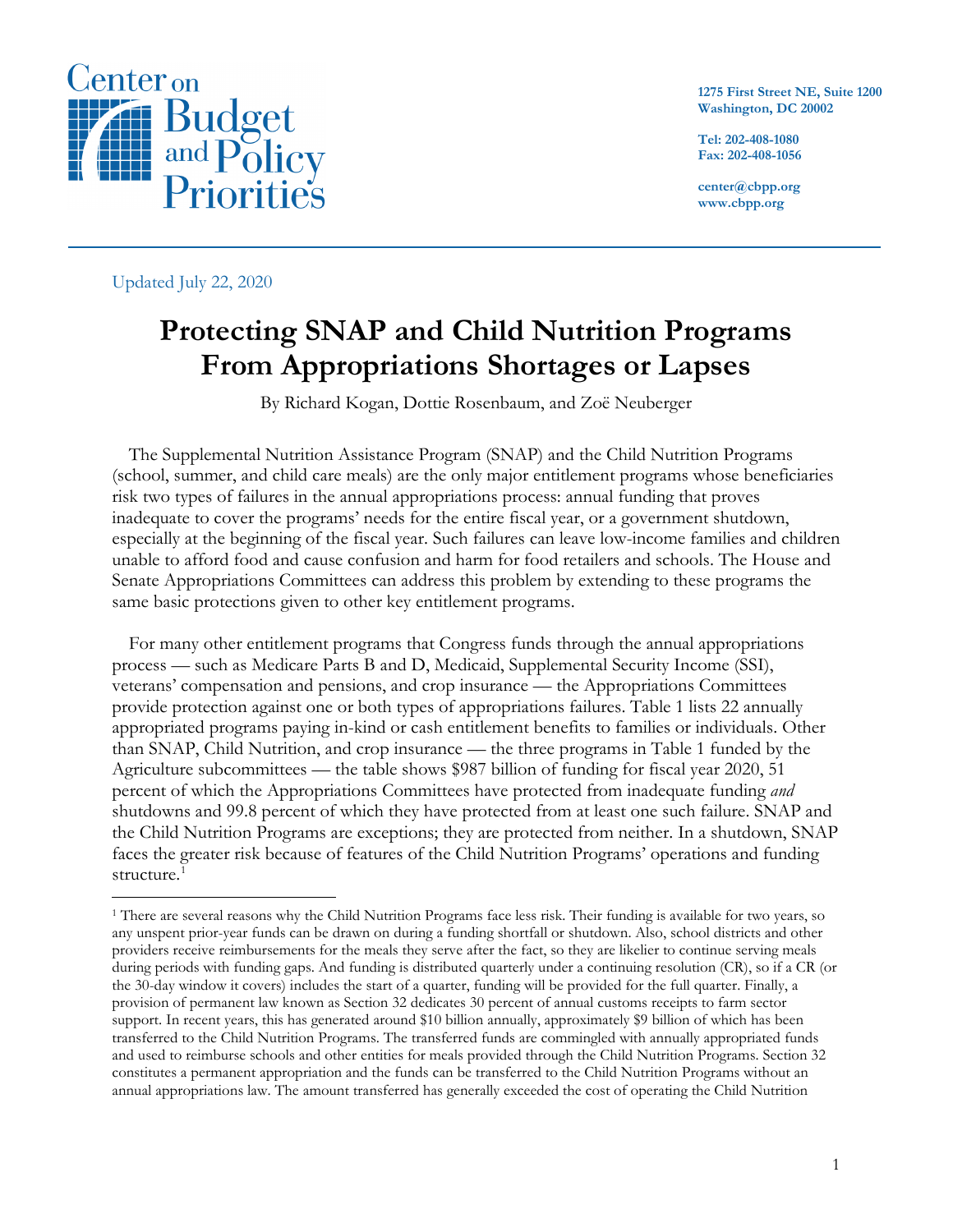The rapid and severe recession triggered by the COVID-19 pandemic illustrates that program needs in open-ended programs, and especially those that assist low-income households and are intended to expand to meet increased needs during economic downturns, can be highly unpredictable. If needs outstrip available appropriations in a fiscal year, households will be left stranded. If appropriations outstrip needs, however, no problems arise; households will receive promised benefits and the excess funding will remain unused.

The best method of funding such programs is by appropriating "such sums as may be necessary" — open-ended funding for open-ended benefits, which shrink or grow as caseloads and the depth of poverty shrink or grow. Indeed, five-eighths of the open-ended appropriated entitlements funded outside the Agriculture subcommittees received such-sums appropriations, as does the crop insurance program.

Additionally, the month-long shutdown that began in December 2018 illustrated the importance of exempting open-ended benefit programs from shutdowns. In that episode, the Department of Agriculture (USDA) asked states to scramble to issue February 2019 SNAP benefits prematurely, in late January. If the shutdown had not been resolved, USDA suggested that SNAP benefits would have fallen short by about half for March 2019 benefits; if it had continued even another week or two, USDA, states, and retailers likely would have begun preparing for deep SNAP cuts in March 2019 and for ceasing SNAP operations altogether in subsequent months. [2](#page-1-0)

Even though SNAP remained open during that shutdown, state and county SNAP agencies had to divert resources from basic program operations to manage the early issuance. In addition, 15 million SNAP households experienced a gap of more than 40 days between monthly SNAP benefits. This created heightened difficulties for some households whose budgets already are extremely tight and placed additional strain on the emergency food network and other community resources, which are stretched thin every month. [3](#page-1-1)

## The Need for Such-Sums Protection and Advance Appropriations

Some entitlement programs that provide cash or in-kind benefits (such as health insurance) to all eligible people who enroll, in the amounts prescribed by law, do not require annual appropriations because the laws establishing them directly provide funding. These programs are not at risk of funding shortfalls or funding lapses. Examples are Social Security, military retirement, and the Earned Income Tax Credit.<sup>[4](#page-1-2)</sup> Certain Agriculture Committee entitlement programs, such as farm

Programs for the first quarter of the fiscal year, though it would run out under a more protracted shutdown. Funding was provided this way during the 2013 shutdown.

<span id="page-1-0"></span><sup>2</sup> See Dorothy Rosenbaum, "USDA to Fund SNAP for February 2019, But Millions Face Cuts if Shutdown Continues," Center on Budget and Policy Priorities, updated January 10, 2019, [https://www.cbpp.org/research/food](https://www.cbpp.org/research/food-assistance/usda-to-fund-snap-for-february-2019-but-millions-face-cuts-if-shutdown)[assistance/usda-to-fund-snap-for-february-2019-but-millions-face-cuts-if-shutdown.](https://www.cbpp.org/research/food-assistance/usda-to-fund-snap-for-february-2019-but-millions-face-cuts-if-shutdown)

<span id="page-1-1"></span>**<sup>3</sup>** Dorothy Rosenbaum, "Many SNAP Households Will Experience Long Gap Between Monthly Benefits Despite End of Shutdown," Center on Budget and Policy Priorities, February 4, 2019, [https://www.cbpp.org/research/food](https://www.cbpp.org/research/food-assistance/many-snap-households-will-experience-long-gap-between-monthly-benefits)[assistance/many-snap-households-will-experience-long-gap-between-monthly-benefits.](https://www.cbpp.org/research/food-assistance/many-snap-households-will-experience-long-gap-between-monthly-benefits)

<span id="page-1-2"></span><sup>4</sup> Other entitlement programs funded outside the annual appropriations process include civil service retirement; Medicare Part A; the Defense Department's Medicare-eligible retiree health care; unemployment insurance; deposit insurance through the Federal Deposit Insurance Corporation; the Pension Benefit Guarantee Corporation; the Children's Health Insurance Program; Temporary Assistance for Needy Families; the child care entitlement to states; and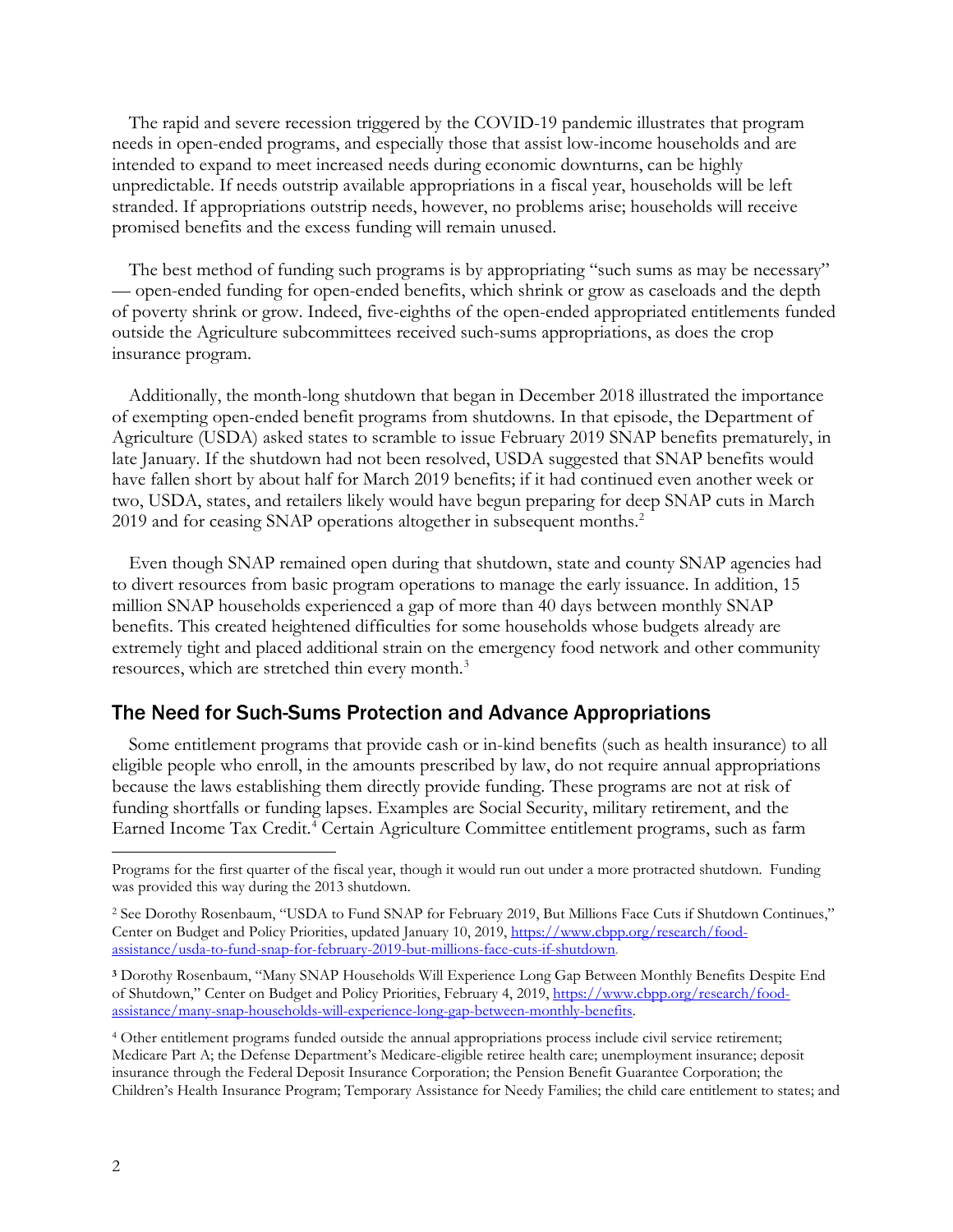price supports through the Commodity Credit Corporation and conservation programs, fall into this category because their funding derives from permanent law.<sup>[5](#page-2-0)</sup>

But various similar entitlement programs receive funding through the annual appropriations process. Examples of these "appropriated entitlements" include payments to Medicare's Supplemental Medical Insurance (SMI) trust fund; Medicaid; veterans' disability compensation, pensions, and education benefits; SSI; foster care; child support enforcement and family support; federal retiree health and life insurance benefits; and federal employee unemployment insurance. Within the Agriculture subcommittees, crop insurance, SNAP, and the Child Nutrition Programs fall into this category. $6$  Such programs<sup>[7](#page-2-2)</sup> can be subject to the vagaries of the annual appropriations process, which entails two separate risks for them:

• **Inadequate funding.** The Appropriations committees might specify a funding level for a given appropriated entitlement that seems adequate when the appropriations legislation is being considered but turns out to be inadequate, e.g., if the economy weakens and more people become eligible for benefits. What happens if funding proves inadequate?<sup>[8](#page-2-3)</sup>

The solution is simple: appropriations bills can include language providing "such sums as may be necessary" to fulfill the requirements of the underlying entitlement law. Some key

<span id="page-2-1"></span><sup>6</sup> Under some legal interpretations, SNAP may have a permanent appropriation under the Food and Nutrition Act that would fund the program during lapses in appropriations and that provides some additional protection against inadequate appropriations. See David A. Super, "Continuing SNAP in a Government Shutdown," Georgetown University Law Center, January 9, 2019, [https://www.law.georgetown.edu/wp-content/uploads/2019/01/SNAP-Govt-Shutdown-](https://urldefense.proofpoint.com/v2/url?u=https-3A__www.law.georgetown.edu_wp-2Dcontent_uploads_2019_01_SNAP-2DGovt-2DShutdown-2DMemo-2DJan-2D2019.pdf&d=DwMFaQ&c=1IUvw6fBZaO6DQT7_qzSfw&r=3194wSOeS3tXXB_DkWSTjOSQ04IP5AcUynL9IxKy270&m=lXxaqCdHFTRPp7hmQl6UFJf-AU-CvNZqeUIt29WK1a0&s=Qn_D4lh1p97QuZSbJlLb3-xKlWHXlD-OAEMcO5ggHko&e=)[Memo-Jan-2019.pdf.](https://urldefense.proofpoint.com/v2/url?u=https-3A__www.law.georgetown.edu_wp-2Dcontent_uploads_2019_01_SNAP-2DGovt-2DShutdown-2DMemo-2DJan-2D2019.pdf&d=DwMFaQ&c=1IUvw6fBZaO6DQT7_qzSfw&r=3194wSOeS3tXXB_DkWSTjOSQ04IP5AcUynL9IxKy270&m=lXxaqCdHFTRPp7hmQl6UFJf-AU-CvNZqeUIt29WK1a0&s=Qn_D4lh1p97QuZSbJlLb3-xKlWHXlD-OAEMcO5ggHko&e=) The analysis set out in this paper assumes Congress and the Administration continue to treat SNAP as an appropriated entitlement, as they have to date.

<span id="page-2-2"></span><sup>7</sup> We exclude appropriated entitlements from Table 1 when there is a looser relationship between beneficiaries and funding, so inadequate funding or a shutdown would be less harmful. For example, we exclude capped block grants to states, such as Rehabilitation Services and the Social Service Block Grant, because they do not entail an open-ended entitlement benefit. And some other annual appropriations constitute accrual payments or other subsidies paid to retirement trust funds where there is no risk of trust fund inadequacy even if the annual appropriation is insufficient or delayed. However, we *include* payments to Medicare's SMI trust fund, which finances Medicare's physician (Part B) and prescription drug (Part D) benefits. Although those benefits nominally come from a trust fund rather than from the direct appropriation, the SMI trust fund has little or no balances built up over prior years and instead depends on premiums collected during the year and annual appropriations by the Labor-Health and Human Services-Education subcommittees to finance its benefits. Without those annual appropriations, the fund could not pay for physician or prescription drug benefits.

<span id="page-2-3"></span><sup>8</sup> The SNAP authorizing law, Section 18(b) of the Food and Nutrition Act of 2008, instructs the Secretary of Agriculture to reduce SNAP benefits across the board if appropriations are determined to be insufficient. This provision has never been used; Congress enacted supplemental appropriations in the late 1970s and 1980s and appropriations since then have always been sufficient. In the current political environment, however, supplemental appropriations are a rarity, so across-the-board cuts could be necessary if appropriations prove inadequate. (Amendments to Section 18 have left the benefit-reduction mechanism unclear, raising the likelihood of litigation blocking an attempt to scale back benefits.) In any event, it would be far preferable for the appropriation to provide sufficient funding so that low-income families avoid a benefit cut and other stakeholders (such as food retailers, debit card processors, and program administrators) avoid the disruption and confusion from across-the-board benefit cuts.

the refundable portions of the Child Tax Credit, the American Opportunity Tax Credit for college, and the premium (health insurance) tax credit.

<span id="page-2-0"></span><sup>5</sup> Although annual appropriations are made to the Commodity Credit Corporation, those payments reimburse the corporation for prior losses and are not needed to finance current benefits because the corporation can borrow as needed from the Treasury as long as its outstanding debt does not exceed \$30 billion.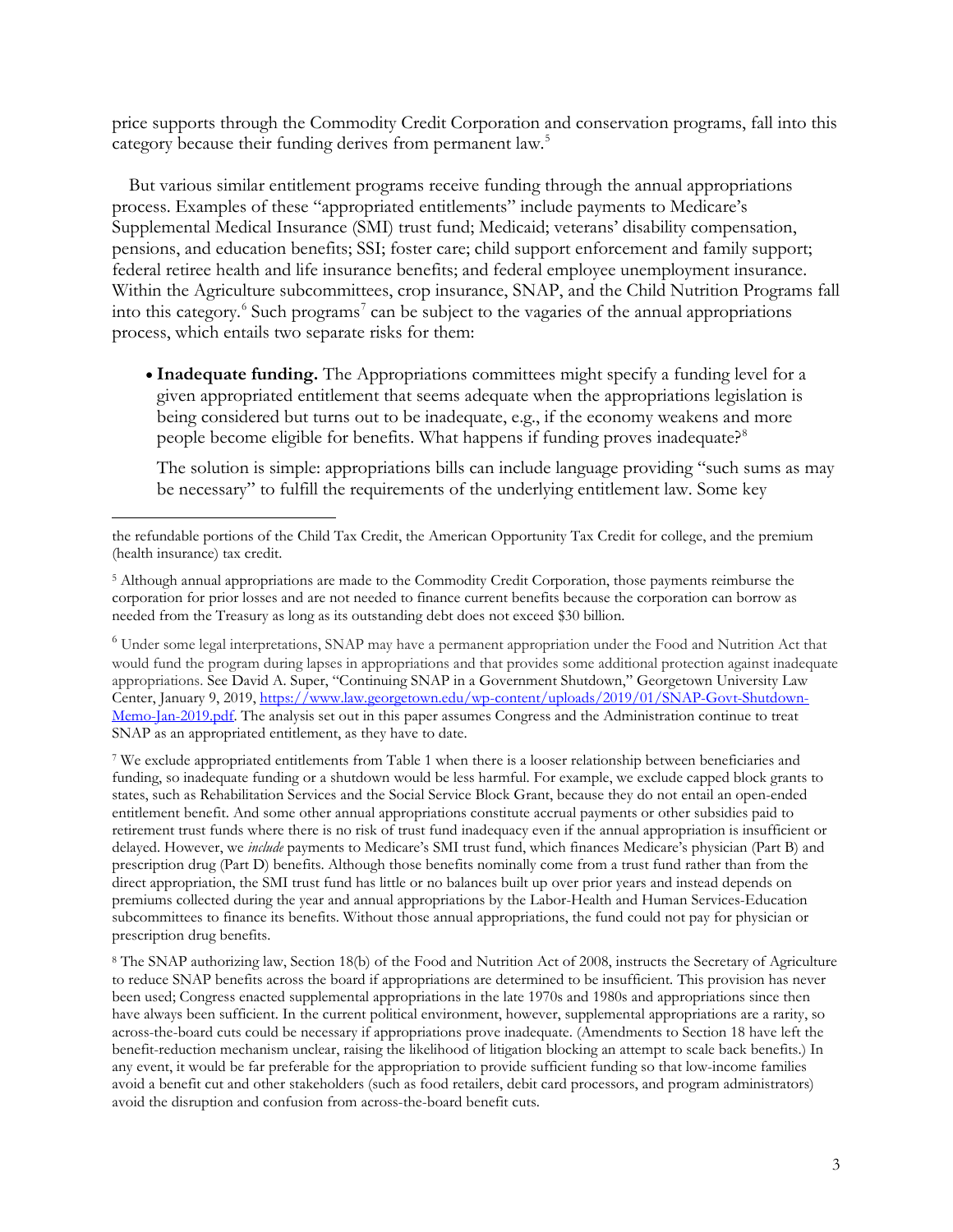appropriated entitlements receive such-sums funding: Medicaid; payments financing Medicare Parts B and D;<sup>[9](#page-3-0)</sup> SSI; health and life insurance benefits for federal annuitants; and important social service benefits such as foster care, child support enforcement, and family supports, for example. (See Table 1.) Such-sums funding is not new; Medicaid has had this protection since 1971 and SSI since 1974. (See Appendix A for examples of language providing such-sums funding, including for crop insurance within the Agriculture subcommittees' jurisdiction.)

## SNAP's \$3 Billion Benefit Reserve Is Inadequate to Address the Risks of Both Types of Funding Shortfalls

For many years the Appropriations Committees have addressed possible funding shortfalls by making available \$3 billion as a benefit reserve "for use…as may become necessary to carry out program operations." The availability of the benefit reserve has extended beyond the end of the current fiscal year. For example, at the beginning of fiscal year 2020 SNAP had \$6 billion available as a benefit reserve: \$3 billion from the benefit reserve from the fiscal year 2019 appropriation and \$3 billion from the benefit reserve from the fiscal year 2018 appropriation.

The appropriators have intended this \$3 billion to protect against both types of funding shortfalls: inadequate funding in the current year brought on by a change in economic conditions or a natural disaster, and a lack of any funding if a new appropriation is not in place at the beginning of the next fiscal year. In many years, especially recent years when caseloads and spending have been falling and so there has been a lower risk of inadequate funding in the prior years, this approach would provide a sufficient "cushion" for at least one month.

However, in times when the economy is deteriorating rapidly and there is a high degree of uncertainty about the number of households that will be eligible for and will seek help from the program, a "such sums as are necessary" appropriation would be a far more effective way of ensuring adequate funding. The economic crisis brought on by the COVID-19 pandemic showed how quickly SNAP spending can change. In February 2020, SNAP served about 37 million people and benefits totaled about \$4.5 billion. By May 2020, based on preliminary data, about 43 million people participated in SNAP and, including the increased "emergency allotments" Congress authorized in the Families First Act, SNAP benefits increased by at least \$3 billion.

And a first-quarter or full-year advance appropriation would be better protection against a government shutdown, because: 1) a shutdown could exceed one month; 2) new fiscal years fall at the height of hurricane season and the benefit reserve would not be sufficient to cover both a month of benefits and a major hurricane; and 3) over time, \$6 billion will not be sufficient to cover a month of SNAP benefits as food price inflation and the potential for higher participation raise SNAP's nominal benefit costs.

• **No funding due to a shutdown.** A political impasse over one or more of the 12 appropriations bills might preclude their enactment by the October 1 start of the fiscal year, leaving no funding for a wide variety of activities. This would seriously disrupt many programs. But an interruption of funding would be of particular concern for appropriated entitlements (such as SNAP) that provide direct assistance to needy individuals and families, who rarely can get by for the days or weeks it may take to resolve such disputes. A shutdown starting later in the fiscal year is somewhat easier for USDA to manage but by no means is

<span id="page-3-0"></span><sup>9</sup> See footnote 7.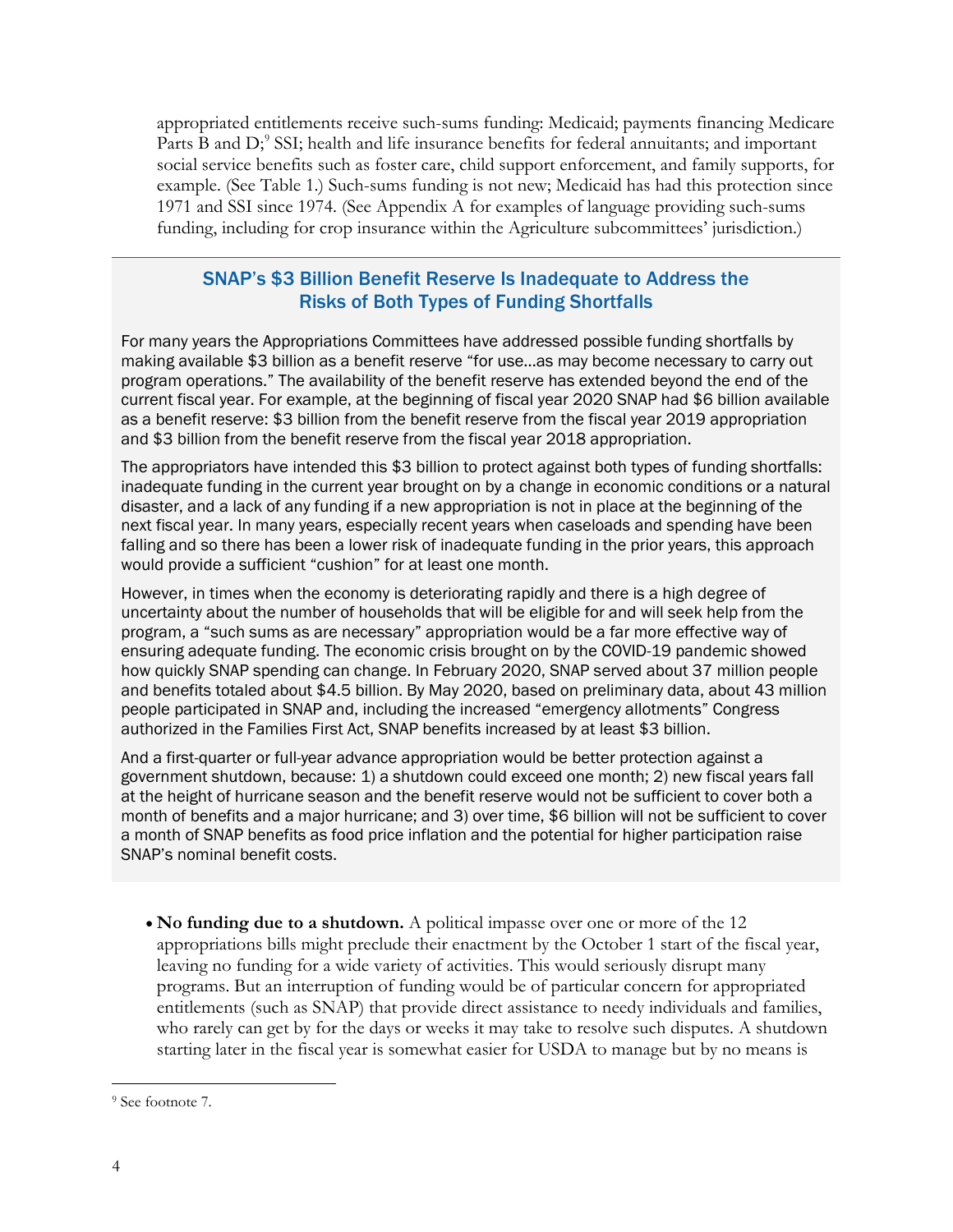problem-free, as the 2019 shutdown demonstrated. (See the box, "Shutdowns and Continuing Resolutions.")

Again, a simple solution exists: appropriations bills can provide funding for the budget year and, via an "advance appropriation," funding for some or all of the following fiscal year. That way, even if political gridlock leads to a shutdown at the start of the fiscal year, entitlement programs with advance appropriations would already be funded (for at least the first part of the year) and so would not shut down. (See the box, "SNAP's \$3 Billion Benefit Reserve Is Inadequate to Address the Risks of Both Types of Funding Shortfalls.") Here again, many key appropriated entitlements receive such advance appropriations: Medicaid; SSI; and veterans' compensation, pension, burial, and education benefits, for example.[10](#page-4-0) (See Table 1.) Advance appropriations for this purpose are not a recent innovation; Medicaid has received them since 1971 and SSI since its creation in 1974. (See Appendix B for examples of language making advance appropriations.)

## Shutdowns and Continuing Resolutions

In addition to the changes this paper recommends for regular appropriations bills, we suggest that, in any future temporary, stop-gap appropriations bills (known as continuing resolutions or CRs), the provision providing funding for appropriated entitlements cover the *three* monthly payments that occur after the CR's general expiration, not just the next such monthly payment.

Policymakers generally first enact CRs by the October 1 start of the fiscal year and often extend them one or more times if the political or logistical logjam preventing the enactment of full-year appropriations continues. Shutdowns can come either if the first CR is not enacted by October 1 or if it expires before being extended.

The biggest risk to SNAP and the Child Nutrition Programs occurs if no CR is enacted and a shutdown begins on October 1. Later shutdowns entail less risk because, ever since fiscal year 2004, temporary CRs have included a provision effectively extending funding for most appropriated entitlements for 30 days *beyond* the CR's general expiration date. For instance, if a general shutdown started November 5 after a first CR expired, entitlement payments due on or about December 1 would still be paid. While a shutdown at this point would seriously disrupt *non*entitlement programs, it would have to last a month or more before putting funding for appropriated entitlements at risk.

For this reason, the main shutdown threat to appropriated entitlements occurs at the beginning of October, when a shutdown would mean a lack of *both* regular appropriations *and* the CR provision granting an extra 30 days of funding for most entitlements. But recent experience teaches that even a shutdown that starts later in the year will, if it extends too long, risk severe harm to SNAP and child nutrition; hence our suggestion to extend the 30-day period in CRs to 90 days.

<span id="page-4-0"></span><sup>&</sup>lt;sup>10</sup> The advance appropriations that the Military Construction-Veterans Affairs subcommittees provides for most veterans' entitlement benefits cover all of the next fiscal year. Thus, full-year 2021 funding for these programs was enacted in the fall of 2019. Note also that ever since the 2010 appropriations bill, the veterans' health care system, which is not an entitlement as such, likewise receives full-year advance appropriations and so is not at risk under a government shutdown. The advance appropriations for appropriated entitlements funded by the Labor-HHS-Education subcommittees cover the first three months of the next fiscal year. As explained below, an advance appropriation for the first part of the fiscal year may be almost as effective as a full-year advance appropriation in protecting against a potential shutdown.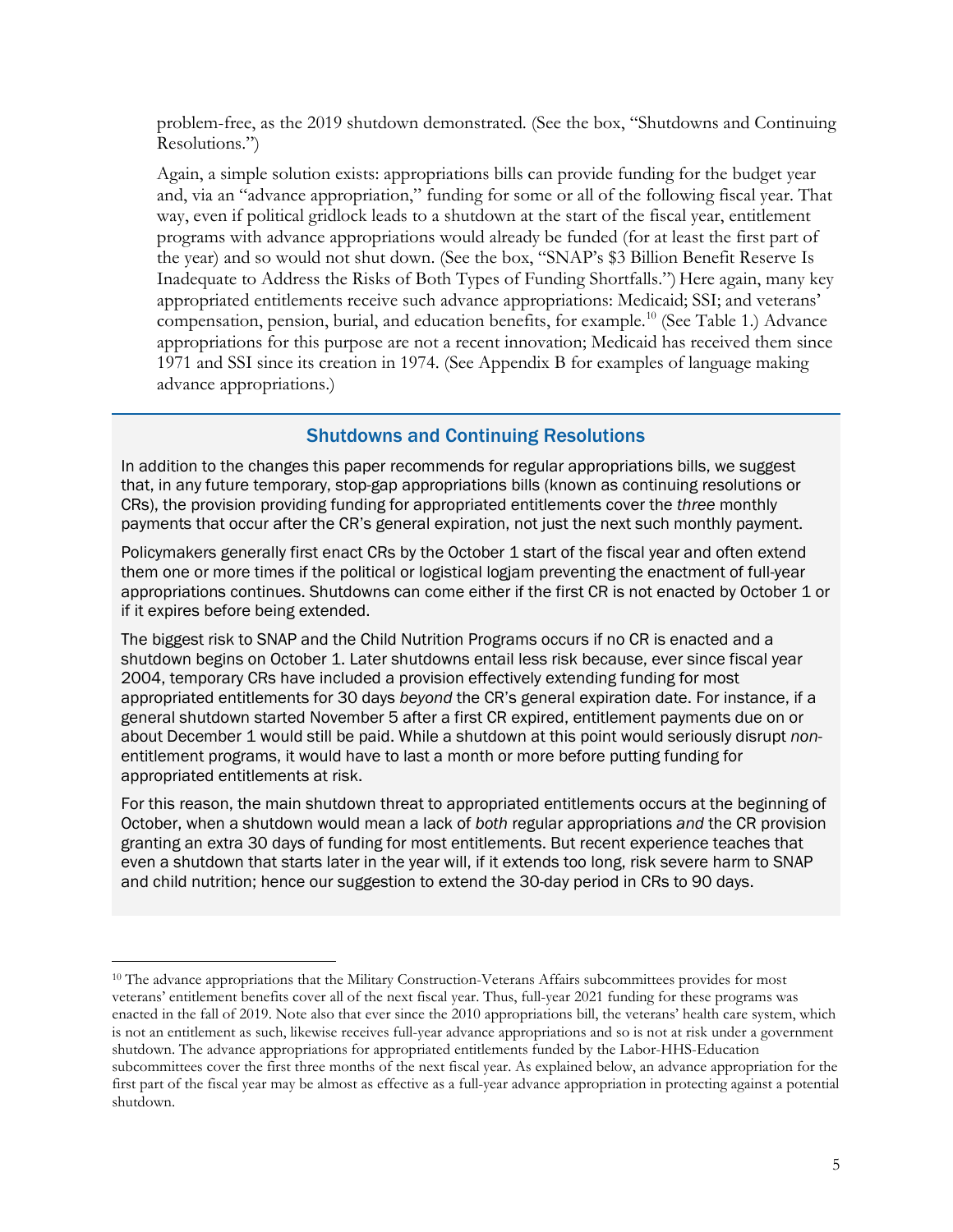#### TABLE 1

# Treatment of Appropriated Entitlements in Annual Appropriations Legislation

Programs providing in-kind or cash benefits

| Program                                                               | <b>Subcommittee</b>          | 2020 funding,<br>in billions <sup>a</sup> | <b>Such-sums</b><br>funding? | <b>Advance</b><br>funding? |
|-----------------------------------------------------------------------|------------------------------|-------------------------------------------|------------------------------|----------------------------|
| <b>Grants to states for Medicaid</b>                                  | Labor-HHS                    | \$423                                     | <b>Yes</b>                   | Yes                        |
| Payments to health care trust funds (Medicare<br>Parts B and D)       | Labor-HHS                    | 355                                       | <b>Yes</b>                   | No                         |
| Veterans' compensation, pensions, and burial<br>benefits              | MilCon-VA                    | 107                                       | No                           | <b>Yes</b>                 |
| <b>Supplemental Nutrition Assistance Program</b><br>(SNAP)            | Agriculture                  | 78                                        | No                           | No                         |
| <b>Supplemental Security Income (SSI)</b>                             | Labor-HHS                    | 57                                        | <b>Yes</b>                   | <b>Yes</b>                 |
| <b>Child Nutrition Programs</b>                                       | Agriculture                  | 33                                        | No.                          | No.                        |
| Veterans' readjustment (education) benefits                           | MilCon-VA                    | 14                                        | <b>No</b>                    | <b>Yes</b>                 |
| Government payments for annuitants,<br>employees' health benefits     | Financial<br>Services        | 13                                        | Yes                          | No.                        |
| Payments for foster care and permanency                               | Labor-HHS                    | 9                                         | Yes                          | Yes                        |
| Federal crop insurance corporation fund                               | Agriculture                  | 8                                         | Yes                          | No                         |
| Payments for child support enforcement and<br>family support          | Labor-HHS                    | 4                                         | Yes                          | Yes                        |
| <b>Retired pay, Coast Guard</b>                                       | Homeland                     | $\overline{2}$                            | No.                          | No.                        |
| Retirement pay and medical benefits for<br>commissioned officers      | Labor-HHS                    | $\mathbf{1}$                              | <b>Yes</b>                   | No.                        |
| Federal unemployment benefits and allowances                          | Labor-HHS                    | $\mathbf{1}$                              | Yes                          | No                         |
| Various judicial salaries and expenses                                | Financial<br><b>Services</b> | $\star$                                   | <b>Yes</b>                   | No.                        |
| <b>Black lung disability trust fund</b>                               | Labor-HHS                    | $\star$                                   | <b>Yes</b>                   | No                         |
| Vaccine injury compensation program trust fund                        | Labor-HHS                    | $\star$                                   | <b>Yes</b>                   | No.                        |
| <b>Special benefits (Federal Employee</b><br><b>Compensation Act)</b> | Labor-HHS                    | $\star$                                   | <b>Yes</b>                   | No.                        |
| <b>Public safety officer benefits</b>                                 | Justice                      | $\star$                                   | Yes                          | <b>No</b>                  |
| Veterans' insurance and indemnities                                   | MilCon-VA                    | $\star$                                   | No                           | <b>Yes</b>                 |
| Special benefits for disabled coal miners                             | Labor-HHS                    | $\star$                                   | Yes                          | Yes                        |
| Government payments for annuitants,<br>employees' life insurance      | Financial<br>Services        | $\star$                                   | Yes                          | <b>No</b>                  |

<sup>a</sup> Congressional Budget Office estimates as of March 2020, plus additional amounts provided for SNAP and Child Nutrition by the CARES Act.

\* Less than \$500 million.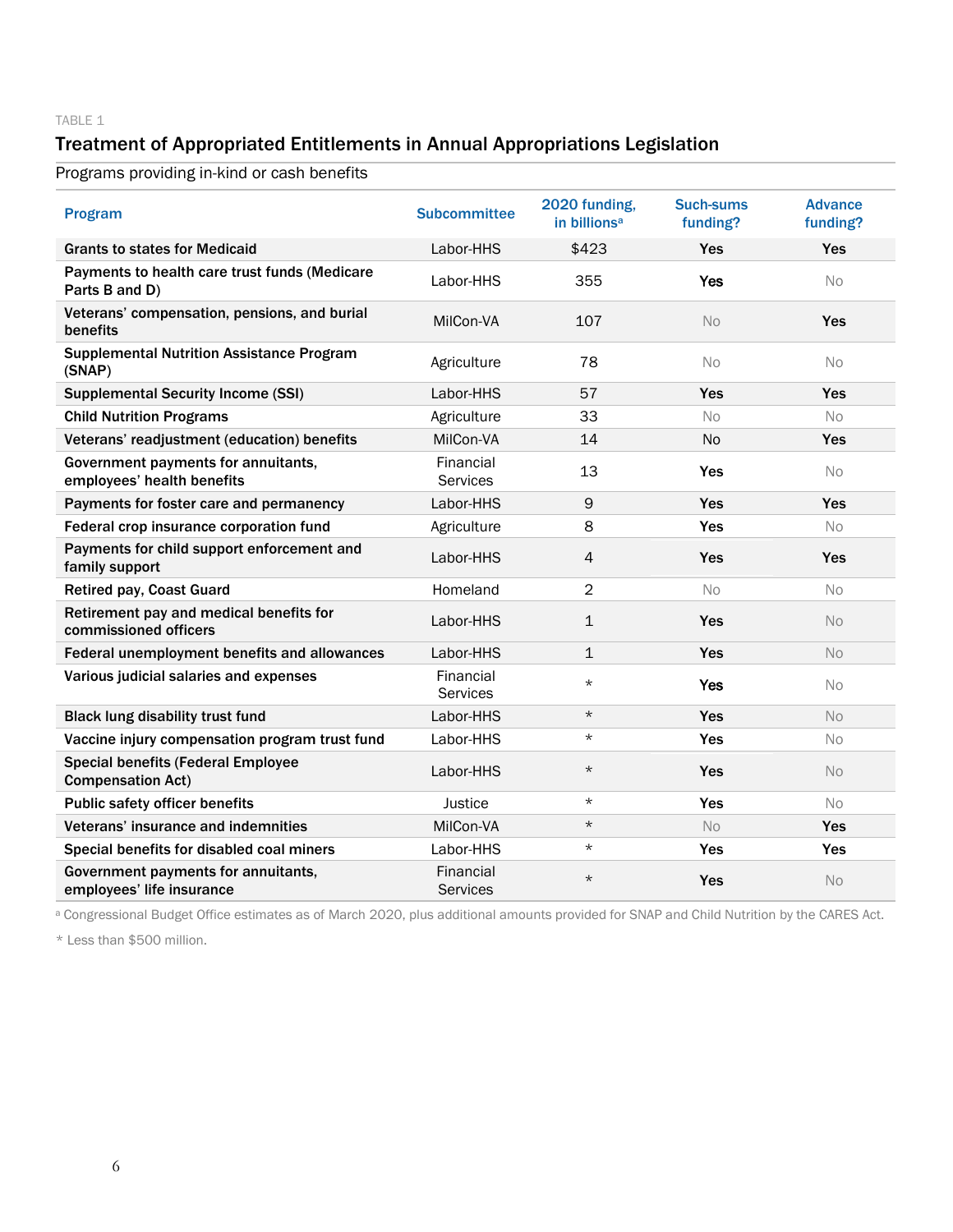# Appendix A:

## Examples of Fiscal Year 2020 Appropriations Language Providing Such-Sums Funding

Language providing such-sums funding varies in form but not substance. For example, such-sums funding for payments of federal annuitants' health and life insurance benefits, crop insurance, retirement pay and medical benefits for retired public health service officers, public safety officers' benefits, the salaries and pensions of certain federal judges, black lung disability benefits, and vaccine injury compensation payments are simple such-sums appropriations covering the entire fiscal year. Examples include (italics added):

#### • **Federal crop insurance corporation fund**

For payments as authorized by section 516 of the Federal Crop Insurance Act (7 U.S.C. 1516), *such sums as may be necessary,* to remain available until expended.

• **Retirement pay and medical benefits for commissioned officers**

For retirement pay and medical benefits of Public Health Service Commissioned Officers as authorized by law, for payments under the Retired Serviceman's Family Protection Plan and Survivor Benefit Plan, and for medical care of dependents and retired personnel under the Dependents' Medical Care Act, *such amounts as may be required* during the current fiscal year.

- **SEC. 619.**<sup>[11](#page-6-0)</sup> (a) There are appropriated for the following activities the *amounts required under current law:* (1) Compensation of the President (3 U.S.C. 102)...
	- (3) Payment of Government contributions—

(A) with respect to the health benefits of retired employees, as authorized by chapter 89 of title 5, United States Code, and the Retired Federal Employees Health Benefits Act (74 Stat. 849); and

(B) with respect to the life insurance benefits for employees retiring after December 31, 1989 (5 U.S.C. ch. 87). …

In apparent contrast, Medicaid, SSI, foster care, and child support enforcement, among other programs, receive a definite appropriation (a specified dollar amount) intended to cover most of the fiscal year as well as a such-sums appropriation for the last few weeks or months of the fiscal year.

## •**Grants to states for Medicaid**

For carrying out, except as otherwise provided, titles XI and XIX of the Social Security Act, \$273,188,478,000, to remain available until expended.

*For making, after May 31, 2020, payments to States under title XIX* or in the case of section 1928 on behalf of States under title XIX of the Social Security Act for the last quarter of fiscal year 2020 for unanticipated costs incurred for the current fiscal year, *such sums as may be necessary.*

And the SMI trust fund, covering the costs of Medicare Parts B and D, receives a definite appropriation as well as a such-sums appropriation to cover amounts "not anticipated in budget estimates."

<span id="page-6-0"></span><sup>&</sup>lt;sup>11</sup> This language is extracted from  $619$  in the general provisions of the Financial Services and General Government appropriations bill.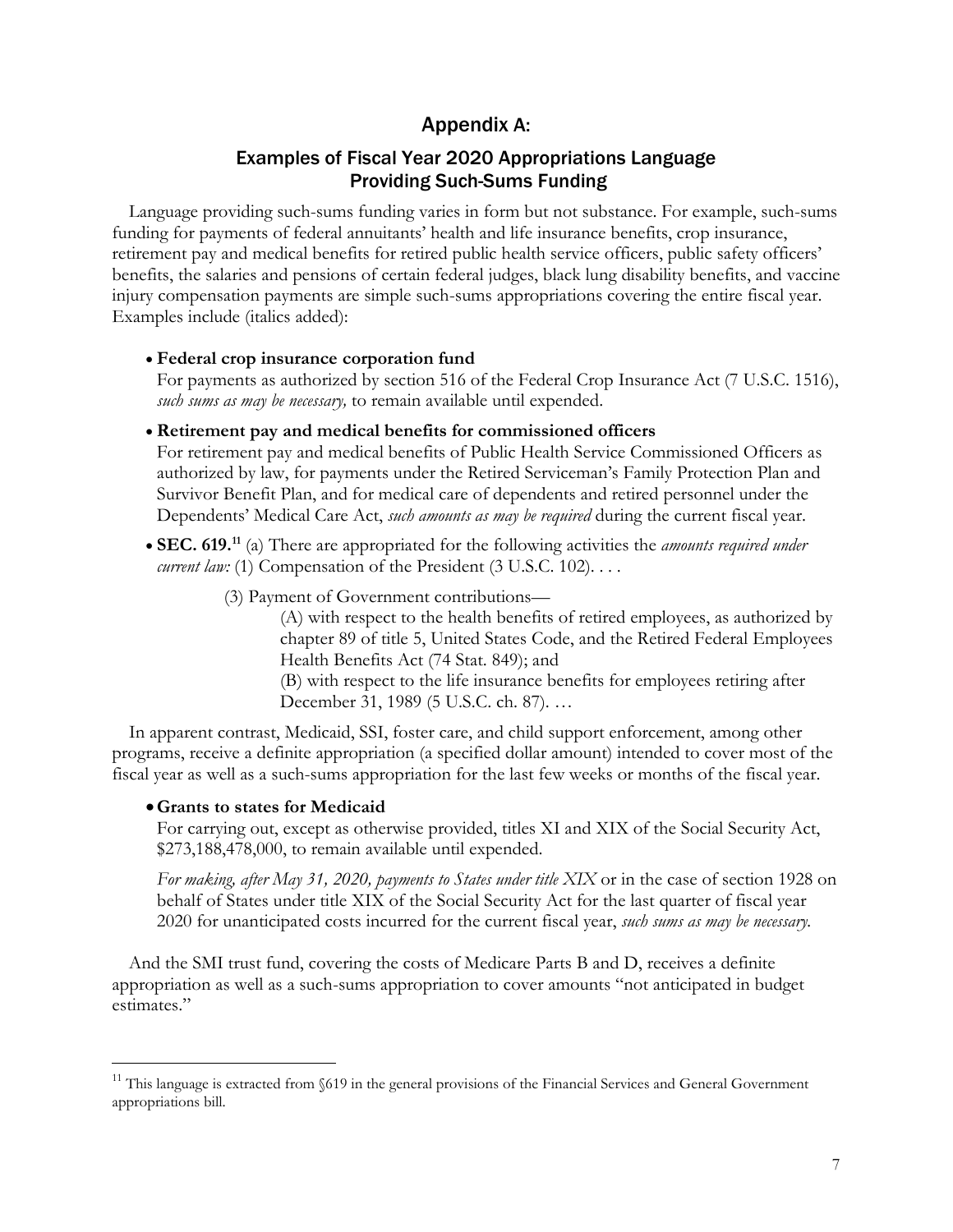#### •**Payments to the health care trust funds**

For payment to the Federal Hospital Insurance Trust Fund and the Federal Supplementary Medical Insurance Trust Fund, as provided under sections 217(g), 1844, and 1860D–16 of the Social Security Act, sections 103(c) and 111(d) of the Social Security Amendments of 1965, section 278(d)(3) of Public Law 97–248, and for administrative expenses incurred pursuant to section 201(g) of the Social Security Act, \$410,796,100,000.

In addition, *for making matching payments under section 1844 and benefit payments under section 1860D– 16 of the Social Security Act that were not anticipated in budget estimates, such sums as may be necessary.*

The three approaches are really the same. If the definite appropriation cannot stretch for the whole fiscal year, the such-sums funding will take effect in time to guarantee that total funding for the year will be sufficient even if caseloads or benefit levels prove higher than initially expected.